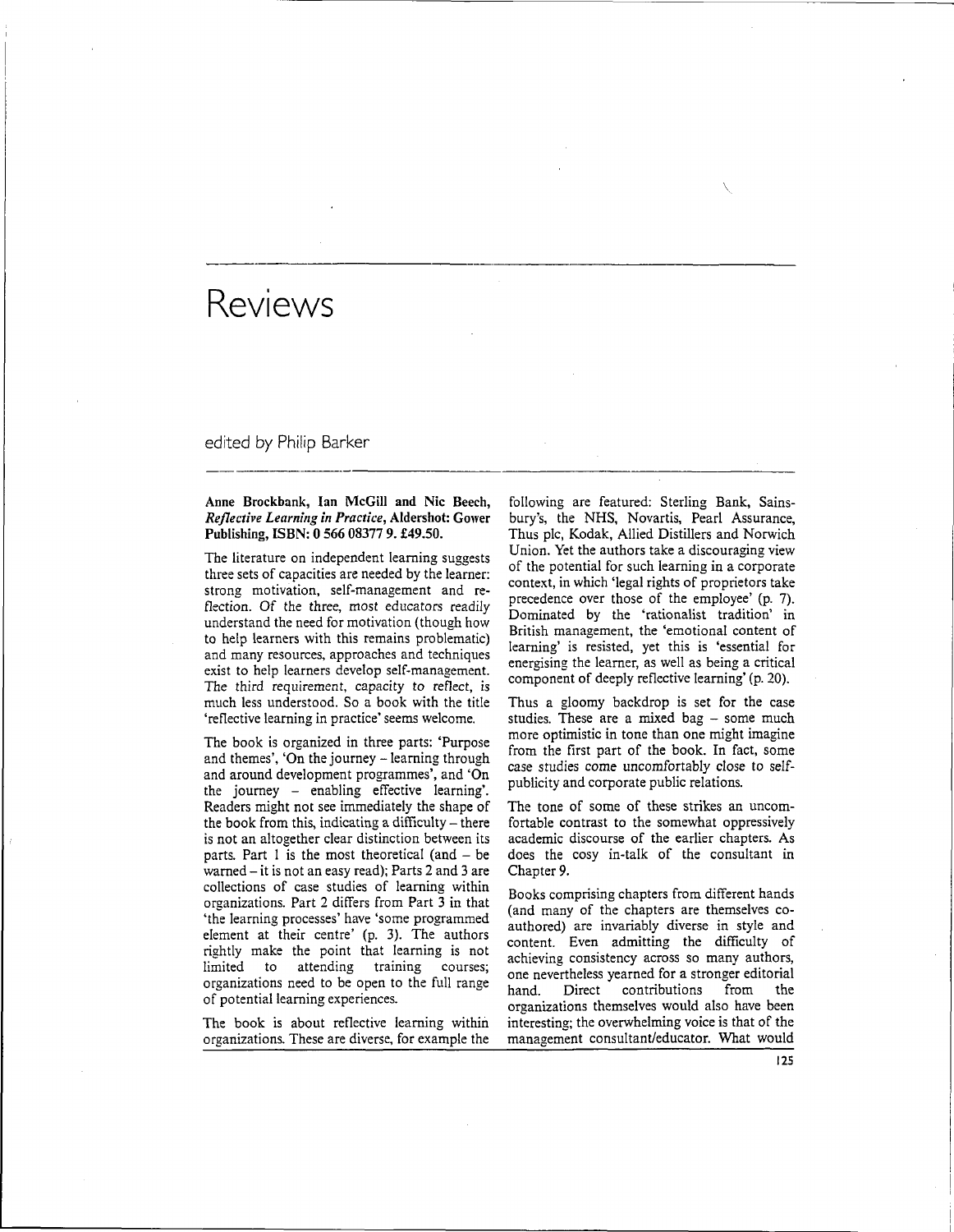Sainsbury's have said, for example, about their relationship with Manchester Metropolitan University (Chapter 7)?

The intention of the book is 'to seek integration between useful theory and theoretically insightful practice' (p. 3). This balance proves, for the most part, elusive. There is a big gap between the theory of the framework set out in Part 1 and the detail of the case studies.

The authors define reflective learning as 'an intentional process, where social context and experience are acknowledged, in which learners are active individuals, wholly present, engaging with others, and open to challenge, and the outcome involves transformation as well as improvement for both individuals and their organisation' (p. 6). This is an ambitious definition. The book advances limits to what the learner can achieve on their own: 'being able to undertake reflection alone is necessary but not sufficient' (p. 7). Other people have to be present to achieve 'transformation'. I have to question this, not only through my experiences as a tutor and learner working independently in open and distance learning but also when considering saints and other outstanding individuals, who withdraw from society either actually or in spirit, precisely to achieve transformation - their own and that of others around them.

All in all, this book represents a challenge to the reader. It is unnecessarily complex, both in its treatment of the topic and in the wearisome academic style to which it often resorts. The case studies, whilst infuriating at times, do contain insights though even these can be overpowered by complex frameworks or uneven style.

# *Roger Lewis HEFCE, UK*

### Roger Lewis and Quentin Whitlock, *How to Plan and Manage an E-learning Programme,* Aldershot: Gower. ISBN 0566 08424 4. £49.50.

Lewis and Whitlock's *How to Plan and Manage an E-learning Programme* is targeted at 'organisations wanting to make productive use of e-leaming'; and recognizes that 'the implications of adopting new learning strategies or delivery methods are far-reaching and usually require major development input.' Written from the perspective of planning for and managing the 'far-reaching' implications of adopting elearning, the book provides a valuable guide to

this whole range of issues. It should also be noted that while the book is largely written from a commercial training perspective, the lessons are equally valid for staff managing these processes in further or higher education.

However, it is a little surprising how relatively infrequently e-learning is actually mentioned, although, as the authors point out in the introduction, this is exactly as it should be. There is little about e-learning from this perspective that is actually new. Most of the issues that arise with e-learning are the same as for other forms of open learning or for that matter from conventional classroom-based learning. What is perhaps new is that the potential of e-learning is leading many more organizations to engage with these issues and for organizations new to these issues this a clear and succinct guide.

The book is divided into twelve chapters. The first two set out the authors' general approach which may be characterized as follows: begin with the learners' needs and then follow sound curriculum development procedures. This leads them to divide the planning and management process into six stages: analysis of the learners, programme content, design, develop, pilot and run.

Chapters 1 and 2 provide a general overview of this iterative process and the following chapters treat the issues arising from each of these stages in more detail.

Perhaps surprisingly the analysis of the learners begins in Chapter 3 with the consideration of the business case and marketing strategy. To readers based in the education sector this may seem an unusual place to begin, but understanding a learner's needs begins with consideration of whether the learner needs the learning that you propose to offer. This in turn leads to the question of whether you can develop, deliver and support this learning in a cost-effective manner. Chapter 3 explores these issues and provides useful guidance on how to cost and plan from this perspective.

Chapter 4 develops the analysis of learning needs from a more obviously pedagogical perspective while Chapters 5, 6 and 7 look in detail at how the response to these needs can be articulated into a set of measurable and assessable learning outcomes that can underpin the planning and development of e-learning resources.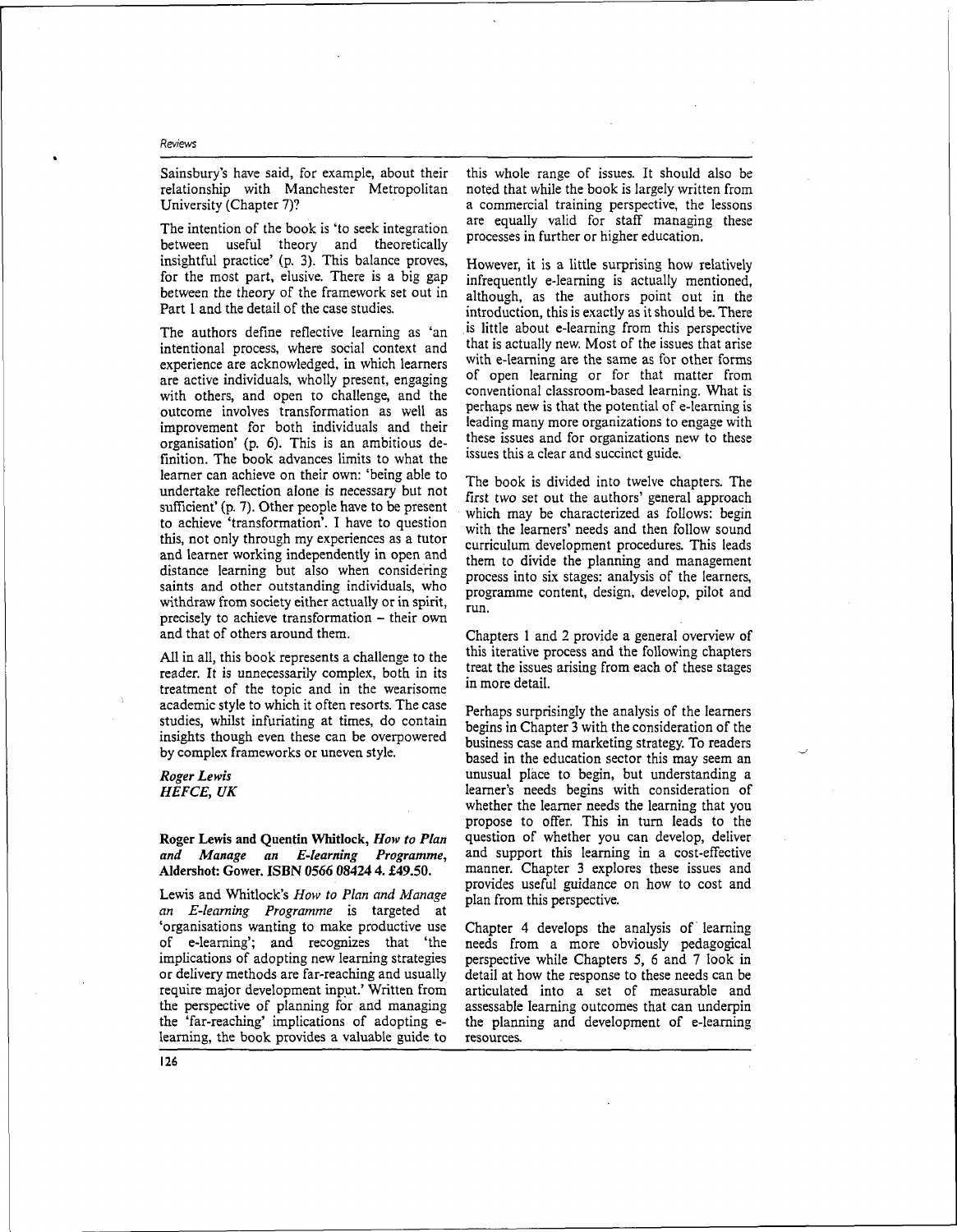Chapter 8 then addresses the issues involved in supporting e-learners at all stages of their progress from initial contact to completion. The chapter includes a brief but particularly useful consideration of the role of the tutor in the support process.

Chapters 9 and 10 then address the issues involved in selecting and/or developing resources. Chapter 9 provides useful guidance about how to evaluate existing materials for use or adaptation within your programmes, while Chapter 10 examines issues surrounding determining what sorts of materials may need to be developed. Both chapters contain useful checklists of considerations and Chapter 10 also has a number of useful case studies. Indeed, overall the book makes good use of both checklists and case studies.

Chapter 11 considers the implications of developing in-house or outsourcing. Among other things this includes a useful summary of the skill sets and personnel that are likely to be required to maintain an in-house development strategy. Readers of *ALT-J* may wish to call the resource implications of this perfectly reasonable analysis to the attention of their managers.

The final chapter looks forward to the issues involved in embedding e-learning within wider virtual or managed learning environments. Arguably, this is the weakest chapter in the book, but that is because this area is changing and developing so rapidly.

Overall the book has much to recommend it. It is clear and concise, but nonetheless covers the whole range of issues that need to be considered when adopting e-learaing as an organizational strategy. It will be most useful to those managers in both education and training organizations, who, as yet, have little experience of e-learning. This book can provide a quick and effective way of getting to grips with the scope of the issues that are involved. Nonetheless, all but the most experienced managers of e-learning will benefit from Lewis and Whitlock's expertise.

Indeed, there is really only one drawback to this book and that is the price. According to Amazon the list price is £49.50. At that price no selfrespecting reviewer could really recommend its purchase, even by libraries. One cannot help but feel that the publishers are actively discouraging readers from accessing the book; and that is a shame, because it is a good book.

| <b>Bruce Ingraham</b>      |  |
|----------------------------|--|
| University of Teesside, UK |  |

D. Murphy, R. Walker and G. Webb, *Online Learning and Teaching with Technology: Case Studies, Experience and Practice,* London: Kogan Page. ISBN: 0 7494 3520 8 2001. £19.99.

The use of online learning is becoming pervasive in education whether through student- or teacher-led demand, or via management insistence or peer pressure. This book does not attempt to provide instructions on how to put a course online, instead it chronicles the experiences of early adopters of online technologies in order to help others to avoid  $-\sigma r$ at least understand  $-$  how to deal with the problems and pitfalls these early adopters have faced and grappled with.

The contributors from higher and further education institutions in Australia, Canada, Hong Kong, North America, the Pacific, and the United Kingdom relate their experiences in a number of situations. They identify the key issues, the problems they encountered, their attempts at resolution and reflect on their experience. The emphasis is not so much on the technology (the editors take a broad view of what educational technology is anyway) but rather on a critical incident that happened to the authors and how they learned and developed as an online teacher as a result of it.

The book is divided into four sections dealing with issues of student interaction; teaching and assessment; planning and development; and policy. Each case study comprises a summary of the issues raised and some background to the case, followed by the details of the case presented in two or more parts. Each part is separated by a reflective break with questions posed for the reader to consider.

The studies focusing on interaction examine cases where environments designed to be highly interactive have failed or where the interaction has lead to tension, argument or discord. In 'Flame War', Robertson reports his experience of conflict when messages to a mailing list were interpreted as a personal attack and the discussion degenerated into a 'flame war'. The reporter discusses the differences in managing debate in a classroom situation and in an online environment, and provides an insight into the additional factors that need to be considered in online discussion.

Those cases dealing with teaching and assessment consider the issues that arise in online learning both by early adopters and by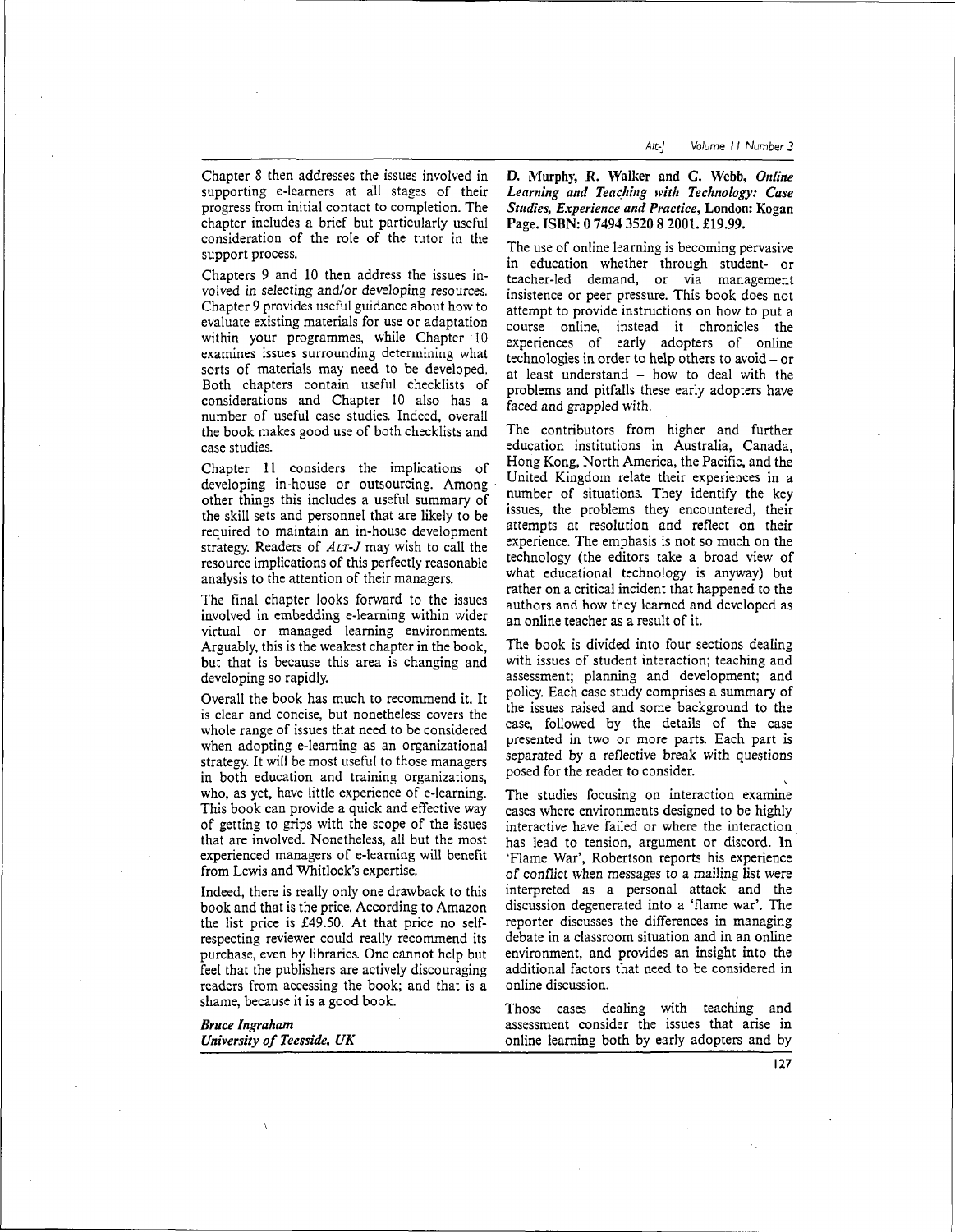those who felt compelled to move toward online learning and found it more rewarding than they expected it to be. In 'It seemed like a good idea at the time', Oliver discusses the unexpected outcomes arising from making what appeared to be a small and positive change to a course. The change was designed to benefit both students and teacher, and motivation was encouraged by the allocation of marks to that activity. Oliver highlights the need to monitor closely the online course and the difference in interaction, feedback and communication between the faceto-face and online modes.

The challenges to those involved in planning and development are presented in cases which describe the problems posed to those involved in planning and development issues in an atmosphere of rapid change in the type and availability of technologies; the consequent dangers of committing to particular hardware or software and the need for staff development not just for faculty but for all staff. Somekh in "The great software gamble' reports on the experience of a large project designed to develop disciplinespecific computer-based courseware spread across a number of institutions. She describes the impact of inadequate technology and rapidly changing needs in higher education. Somekh concludes that effective use of new technologies requires a cross-discipline, integrated approach with an institution-wide development plan; and that courses need to be redesigned to incorporate varied learning and teaching approaches.

The case studies relating to policy discuss the problems and failures when staff have been obliged to develop online learning materials as a result of policy decisions, the way these shortcomings, have been handled and the impact on those teaching online. In 'Who is leading whom?' Selinger tells a positive story of how teacher trainers at Warwick University addressed the disparity between the requirements of the Department for Education and Employment (DoEE) for beginning teachers to know how, when and when not to use ICT, and the gap in practice, provision, infrastructure and skills both in schools and among students. By adopting a student-led approach with just-in-time support and continuing access to support and facilities through the use of *First Class,* a programme has been developed that meets the needs of students with differing levels of skills and experience working in schools with differing degrees of infrastructure and integration of ICT. At the same time they are meeting the statutory

requirements of the DoEE. By making students the agents of change they have been able to strengthen the partnership between the Institute of Education at Warwick and the schools, and move towards a role of support and development.

The reader is encouraged to 'play the game' as they read each case study by reading only Part One before pausing to reflect, note their impressions, predict what will happen next and consider what course of action they would take. At the end of the case study the reader is asked to reflect on how the situation was handled, the general issues raised and what the case and the issues mean to the reader. Through being actively involved in the development of the case, the decisions made and the outcomes one is able to draw on and benefit from the experiences of these early adopters. This method of reading can be adopted informally as an individual, in discussion with colleagues, or formally as an activity for a group of students studying the practice of online learning and teaching. Furthermore, the way in which these case studies are presented promotes and provides a means to practice that essential element in teaching reflection.

The contributors to this book are to be congratulated in their willingness to share their experiences, difficulties, solutions and the consequences of the way they addressed the problems so that the rest of us can benefit from their experience and at least try to avoid the same pitfalls ourselves.

# *Elaine Pearson*

*University of Teesside, UK*

# Phil Race (ed.), *2000 Tips for Trainers and Staff Developers,* London: Kogan Page, 2001. ISBN 0749436883, 287 pages, £22.50.

*2000 Tips for Training and Staff Developers* is bursting with informative bullet points of useful tips. They appear shouting at you on every page and it is not always easy to see which tip is really important and which is a 'by the way', although the intention is not that you should read from cover to cover but dip into the book as and when the need arises.

This is where the book excels in its-wide scope. It has been largely compiled from 500 tips on teaching, lectures, group learning, using computers and open and flexible learning.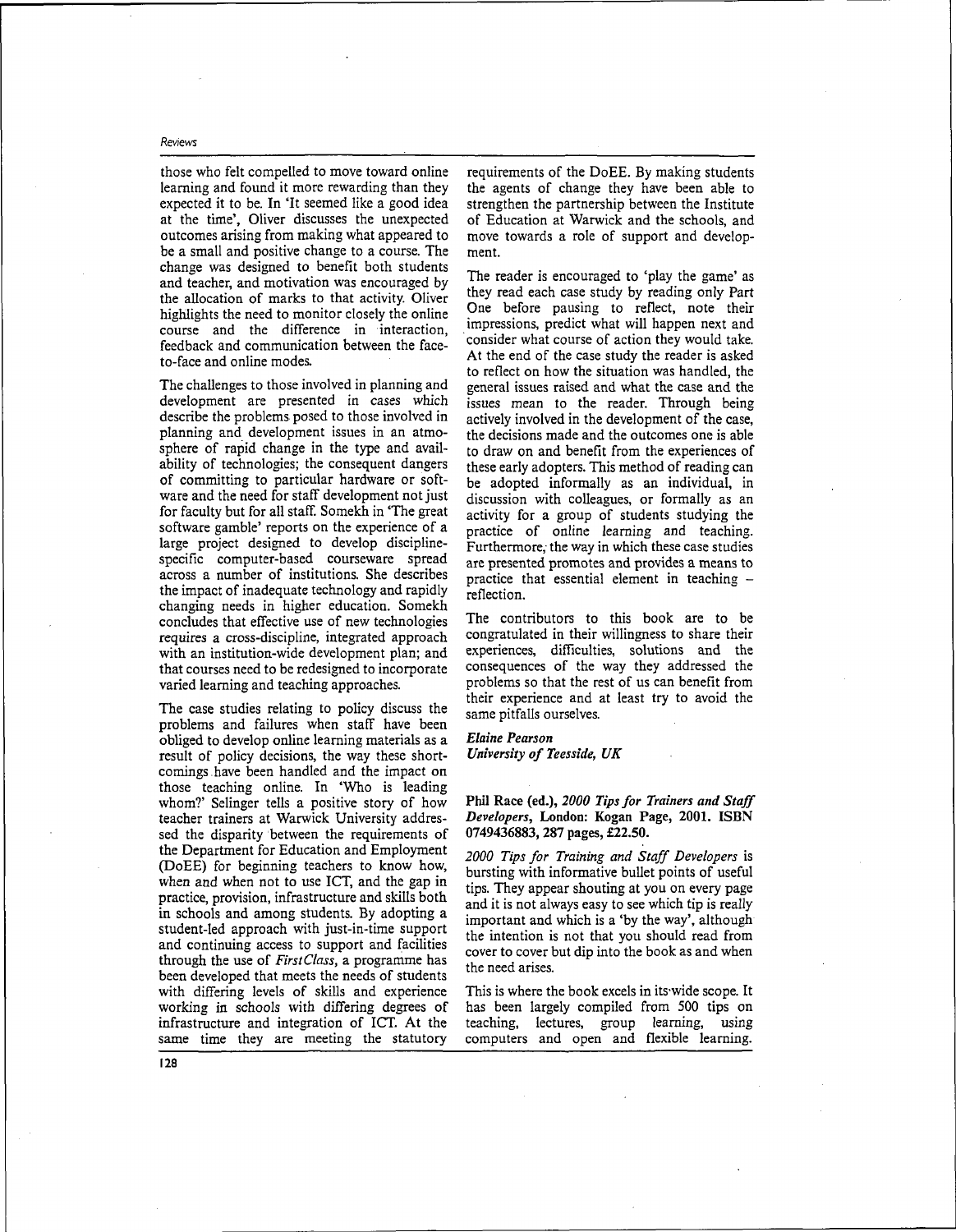Contents and index pages are clearly set out over three pages each and can probably take you to whatever aspect of teaching and training you are interested in.

Race is famous for his use of Post-Its in training sessions and sure enough they appear in their own short chapter with the use of flip charts. If you have not done too many training sessions you could do well to look at sections on working with difficult participants and also the section on coping with the unexpected.

The group-based training section has more subheaded bullets in light grey which are easy on the eye and seem to clarify the important points well. Getting a group of people to relax and work with one another can sometimes be helped with ice-breakers.

Rather than take the approach of giving as many roles as possible for those in the group working with the facilitator, he polarizes the issue by using the terms 'leader' and 'fellowship'. With a very clear focus on the learning objectives of the training sessions and alignment with assessment, I ask, 'Is the power play of the management boardroom - of leader and follower a necessary component?' Also instead of concentrating on small-group teaching methodologies such as those found in the Jaques (2000) book which encourage positive interdependence -- getting learners to rely on each other to learn - there are two long chapters on how adverse behaviours of small groups can be rectified. The tips then come into their own with useful suggestions.

Results-based training is concerned with getting trainees to learn by themselves and Race comes up with an impressive list of the types of trainees who may be particularly helped including both high and low fliers, those using a second language and even those people who do not like being taught! He provides a very useful and extensive checklist for flexible learning materials, which include details of content, the learning outcomes, structure and layout, and self-assessment questions and activities. Choosing and using computer-based resources is full of sensible common-sense ideas, which agonize over the frequently encountered problems of choice - whether to use proprietary products, adapt, or create programmes from scratch.

The later chapters on helping trainees to work together with computers and make use of email and email groups is still based on sensible common-sense ideas. Advice is there on how to

deal with the technophobe and well as the technophile. The practicalities of setting up computers at an unknown location are outlined followed by a computer glossary.

The book ends with a separate chapter on evaluating your training. This is probably the most useful chapter in the book. It provides sound questions to ask on what it is you hope to achieve using a questionnaire, how to structure questions and advice on what to include and what to leave out!

Overall, a brilliant book written in a lively and common-sense style which is bound to inspire a trainer or staff developer to greater things. The book is well laid out but clearly cannot do everything. You still need something that outlines small group activities more clearly and a lot more on the technical side of computers but there are five pages on how you could retrieve this information from the Internet and even what to do it if there is a power cut.

*John Sweet UWCM*

**Otto Peter,** *Learning and Teaching in Distance Education: Pedagogical Analyses and Interpretations from an International Perspective.* London: Kogan Page, **2001. ISBN: 0 7494** 3594 **10. Paperback, viii** + **279** pages, **£19.99.**

Government policies promoting widening access as well as an increasing focus on continued professional development and life-long learning have prompted universities to re-evaluate their educational provision. Increasingly, providers (both traditional and commercial) turn to online learning as a means of providing greater flexibility in course delivery. In light of the recent growth of distance education programmes, *Learning and Teaching in Distance Education* offers a timely and much-needed exploration of distance education's special pedagogy, approaches and their implications for teaching and learning.

The book, an updated version of a previous hardcover edition titled *Learning and Teaching in Distance Education: Analyses and Perspectives from an International Perspective,* represents excellent value. Case studies have been updated and conveniently consolidated in one chapter. The revised edition also contains new material on virtual universities and under 'Further reading' a substantial compilation of the latest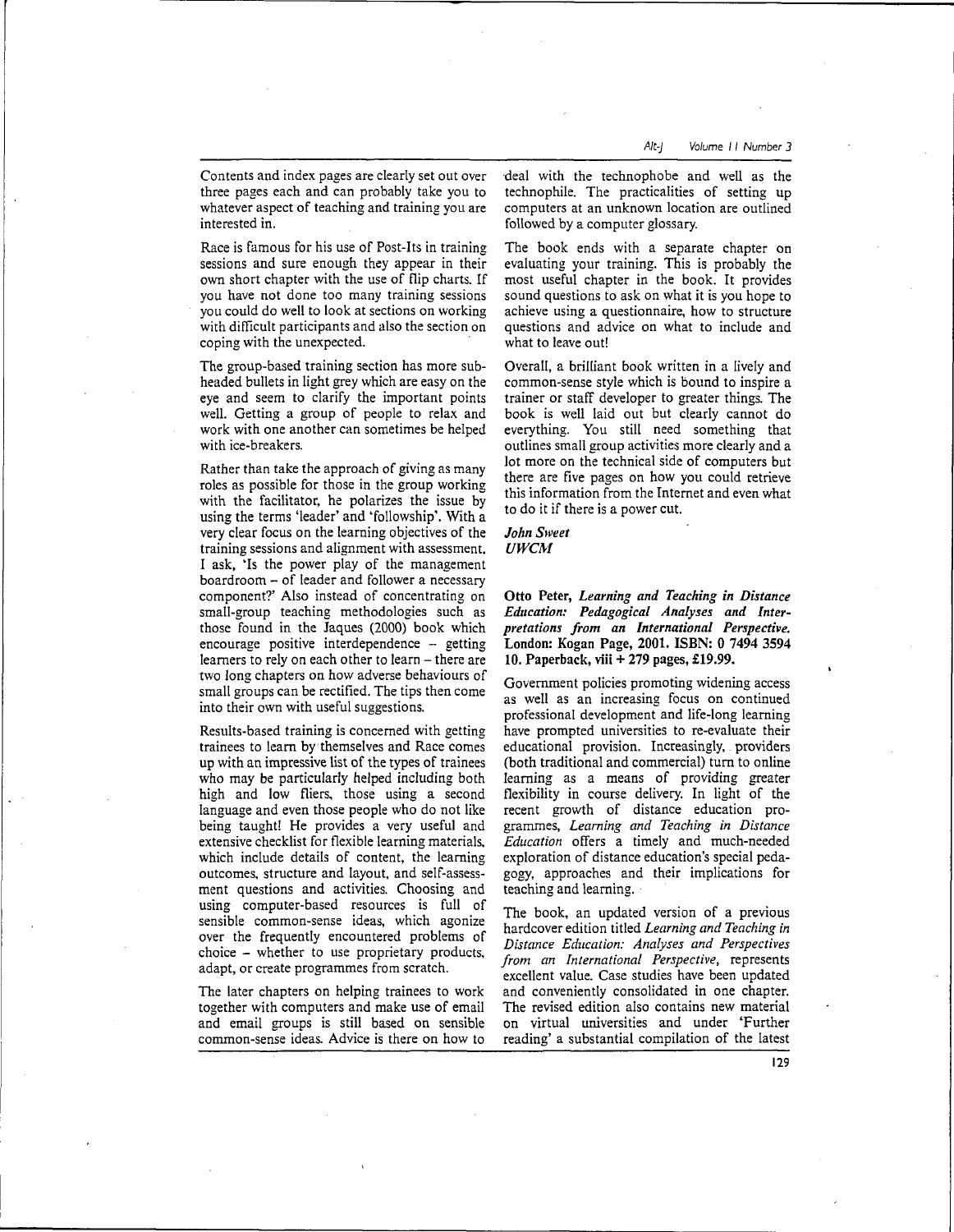literature in distance education research (see review by Pearson, *ALT-J1,* (3), 106-8). Like the first edition, the volume is structured into eight chapters, which are best approached sequentially, as later parts build on the theoretical concepts introduced in the beginning.

A review of the state-of-play in distance education sets the scene in the initial chapter. Firstgeneration distance education methods, such as correspondence courses using print and supplementary media (television, tapes and video), exist in parallel to second- and third- generation methodology. The latter two methods employ teleconferencing and Internet communication technologies, respectively, to overcome the geographical separation of teachers and learners and increase dialogical learning. The advantages and drawbacks of each of these approaches, however, only highlight the dilemma of distance education, which has to balance a high degree of accessibility for many with the quality of interaction in teaching and learning. Further, Peters introduces a framework of five principal factors as the means to differentiate conceptually between distance learning and conventional university education. These factors, namely, technical media, structural handicap, student type, forms of structuralization, and the special combination of forms of teaching and learning serve as criteria for the organization of the text and the analysis and interpretation of distance education pedagogy.

In fact, the substantial contribution and strength of Peters's book lies in its rigorous academic exploration of distance education. There are aspirations to develop a distance-learning science and theory. To this effect, Chapter 2 examines different distance-teaching models employed by different countries and schools of thought. Each of these models seeks to address the *structural handicap* of distance education, that is, the spatial and communicative or mental distance between teachers and students. Interestingly, experts do not identify a clear preference for one model over others. Rather, weighting three aspects, (1) the level of dialogue, (2) the level of predetermination and structure of the study course and programme, and (3) the level of learner autonomy (self-determination of learning goals), the optimal learning experience depends on the student type and his/her goals and expectations.

The concepts of dialogue, structure and autonomy are further explored, first theoretically and then in their day-to-day application of distance education (Chapters 3 and 4). Here, Peters produces an exhaustive and meticulous list of the different dialogue-enhancing measures and structural approaches applied in the field. The plurality in approaches used is great and if anything, the trend is to intensify the dialogue between teachers and students and amongst students, as communication is seen as an important element of learning and knowledge verification.

Chapters 5 and 6 offer especially stimulating discussion. Approaches in distance education are not only influenced by didactic and technological considerations, but also by economic, social, cultural and political thought. This is reflected in the fact that distance and open learning are increasingly used interchangeably. Education and learning are not completed by the award of a degree but are supposed to continue throughout life; they are supposed to be accessible and open to broad segments of society. Drawing on the relationships between current societal trends, philosophical thought and distance education, Peters evaluates the impact of digital information and communication and speculates on future developments. He outlines how digital communication and virtual learning environments could help provide the conditions to deliver the flexibility and customization that is stipulated by post-Fordist/post-industrial production if imbedded thoughtfully in suitable infrastructure.

Commendably, Peters does not shy away from controversial issues. He suggests, or rather urges, that educationalists must consider the implications of the fundamental postmodern critique on the values and aims of education. The rising desire of students for self-development, fun and short-term satisfaction are perhaps not deliverable by time-tested models of distance education with centrally planned curricula and students working mostly in isolation; this probably requires new models and further development of the concept of the virtual university.

In Chapter 7, eight detailed institutional case studies illustrate different distance education models and structures. The compilation of a comprehensive and balanced set of examples, ranging from correspondence studies in South Africa to telecommunication-centred set-ups in North America demonstrates the authors' expertise and broad knowledge of the subject. Chapter 8 recaptures the main themes and provides a final analysis.